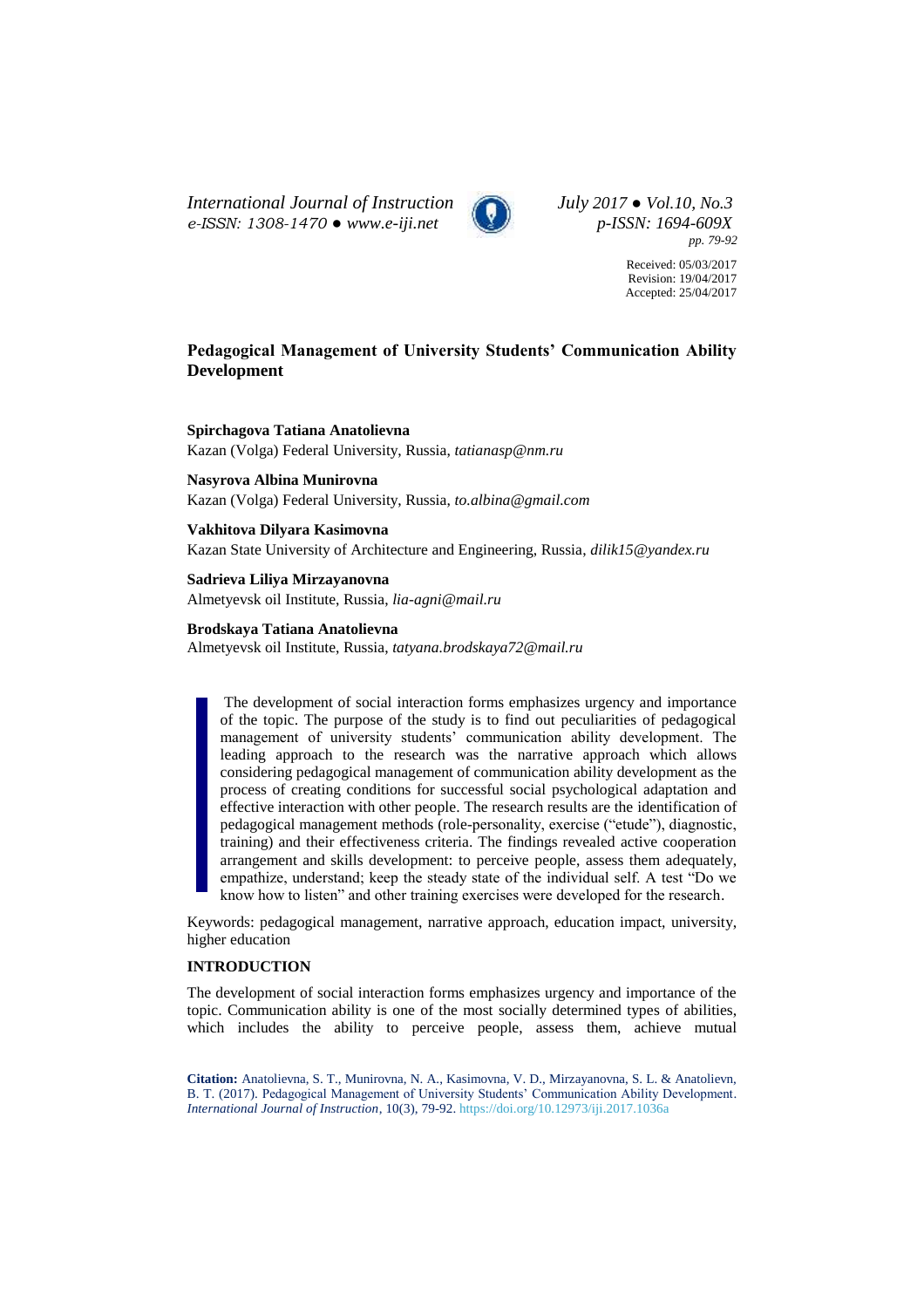understanding, and influence others (Rakhmetova et al., 2002). Communication ability requires the ability to behave in accordance with social norms, i.e. requirements, regulations and expectations of such behavior so that the person could be taken and understood by other people (Orekhovskaya et al., 2016).

Communication is a process, which includes such elements as communication, interaction and perception. Communication is the most important determinant of the entire personality development system. A person perceives another person's "inner world" in the communication process. However, this process requires a particular "inner world" of each participant. Thus, communication is a specific information exchange, the process of sending emotional and intellectual information to the recipient. The person, whose purpose is to have some influence on the recipient, sends a certain message. The message may be encoded be means of verbal (words) and nonverbal (body language, mime, gestures, intonation, symbols, etc.) signs. The recipient must decode the message to understand the information. Consequently, a complete single communication cycle contains successive moves of the partners. Communication contact can be expressed in a statement, question or inducement, concealing or demonstrating motives. Communication always has a particular situational character which is determined by the relations between the participants (Shaidullina et al., 2015).

The next part of communication is interaction. It is the arrangement of cooperation between people. The main participants of this process are people themselves, their connection and influence on each other, suggesting mutual changes. To make the interaction process effective and dialogic, it is necessary to follow certain conditions: the equality of people's psychological positions irrespective of their social class; equality in the recognition of active communication role of each other. The third part of communication is perception (from the Latin peruptio – psychological perception). Perception is a perceptual process, which promotes mutual understanding between the communication participants and aimed at the achievement of the following objectives: formation of the content of interpersonal perception; promoting mutual understanding; providing the participants' influence on each other. It was found that the perception of social objects has the following specifics: the person who is perceived tends to transform his self-image in a favorable way for his own purposes; the attention of the person who perceives is focused on conceptual and judgment based on (including causative) interpretation of the object; significant dependence on motivating and conceptual activity and its relation to the affects. This information keeps up to date the need for pedagogical support of university students' communication ability development. Pedagogical management should be understood as the activity that provides the subject with conditions for best decision in different situations of life choice (Petrova et al., 2016; Yepaneshnikov et al., 2016).

Successfully organized pedagogical management helps a person to enter the "development zone", which it is not available to him yet. The aim of the research is to find out peculiarities of pedagogical management of university students' communication ability development.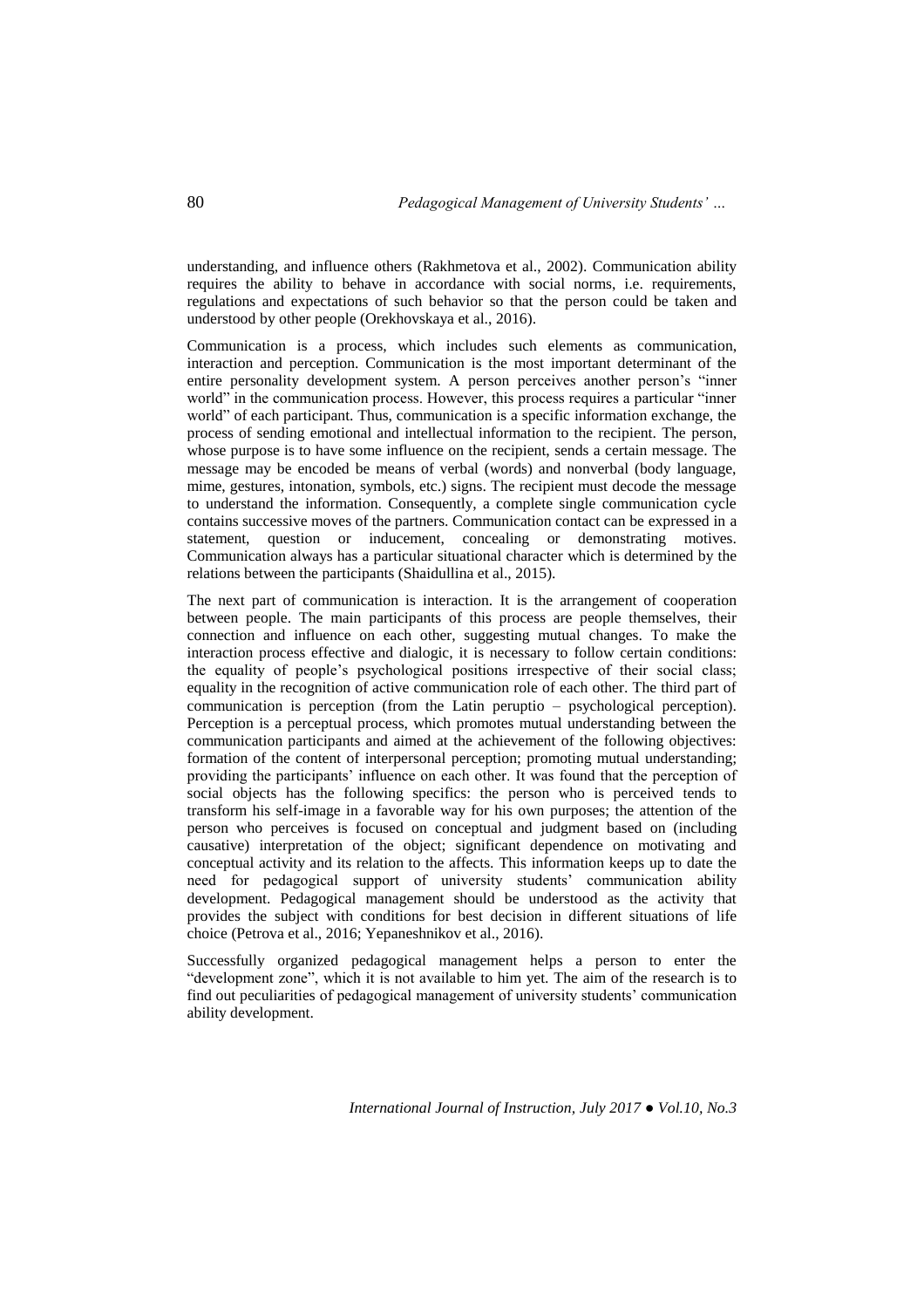# **METHOD**

The leading approach to the research was the narrative approach which allows us to consider pedagogical management of communication ability development as the process of creating conditions for successful social psychological adaptation and effective interaction with others. Narrative approach is based on the idea that people's relations are formed in the process of social interaction. Narrative approach emerged in the late XX century, when Michael White and David Epston published the book "Narrative means to therapeutic ends" (White & Epston, 1990). Since then it came to the notice of professionals around the world. It has been developing in Russia since 2000 (Doan, 1998; Douge, 2010; Etchison, & Kleist, 2000; Freedman, & Combs, 1996; Grimwade, 2009; Hin Kong et al., 2011; Kutuzova, 2007; Pavelka, 2014; Ustaomeroglu et al., 2015; White, 2010; Winslade & Monk, 2000).

According to the narrative approach, the understanding of the events in our lives comes from the stories we tell each other and ourselves. The same story can be told from different points of view, and the way it is done will affect the perception, evaluation of what is happening and a person's following actions. This suggests that the units of communication are cycles, which show the relations of positions, attitudes, each participant's points of view and intertwine direct communication and feedback in the flow of circulating information. This is due to the fact that in the process of communication, in the dialogue views are shared, creating something whole in the linguistic (speech) communication. Every communication cycle begins with the identification of the problem, which arises in the process of interaction and ends with individual decisions coordination. The sequence of cycles is not determined by the preformed programme or plan outlined beforehand. It is very mobile and directed by the course of joint activities. An important aspect of the communication process is coordination of actions carried out by the participants in time, synchronization of psychological processes and states in particular. In conditions of the joint activity even synchronization of physiological processes (e.g. pulse) sometimes occurs.

In the final cycle of the communication process the coordination of interaction results, their control and correction are carried out, common positions of the participants are developed. It is particularly reflected in the coordination of ideas, concepts, solutions, principles and strategies of joint activities formed in the process of communication. The specific dynamics of the communication process, the structure of cycles and their sequence depend on the topic of communication and distinctive features of people participating in it. Narrative approach allows to make the following connections in the process of creating conditions for successful social and psychological adaptation and effective interaction with others: 1) effectiveness of pedagogical management of communication ability development increases upon condition that each participant of the interaction maintains independence and ensures self-regulation of his communication activities; 2) effectiveness of the interaction with others increases upon condition that there is a possibility to distribute the functions between the participants, role reversal in the course of solving problems; 3) success of social and psychological adaptation increases upon condition that there is information and activity exchange, demonstrating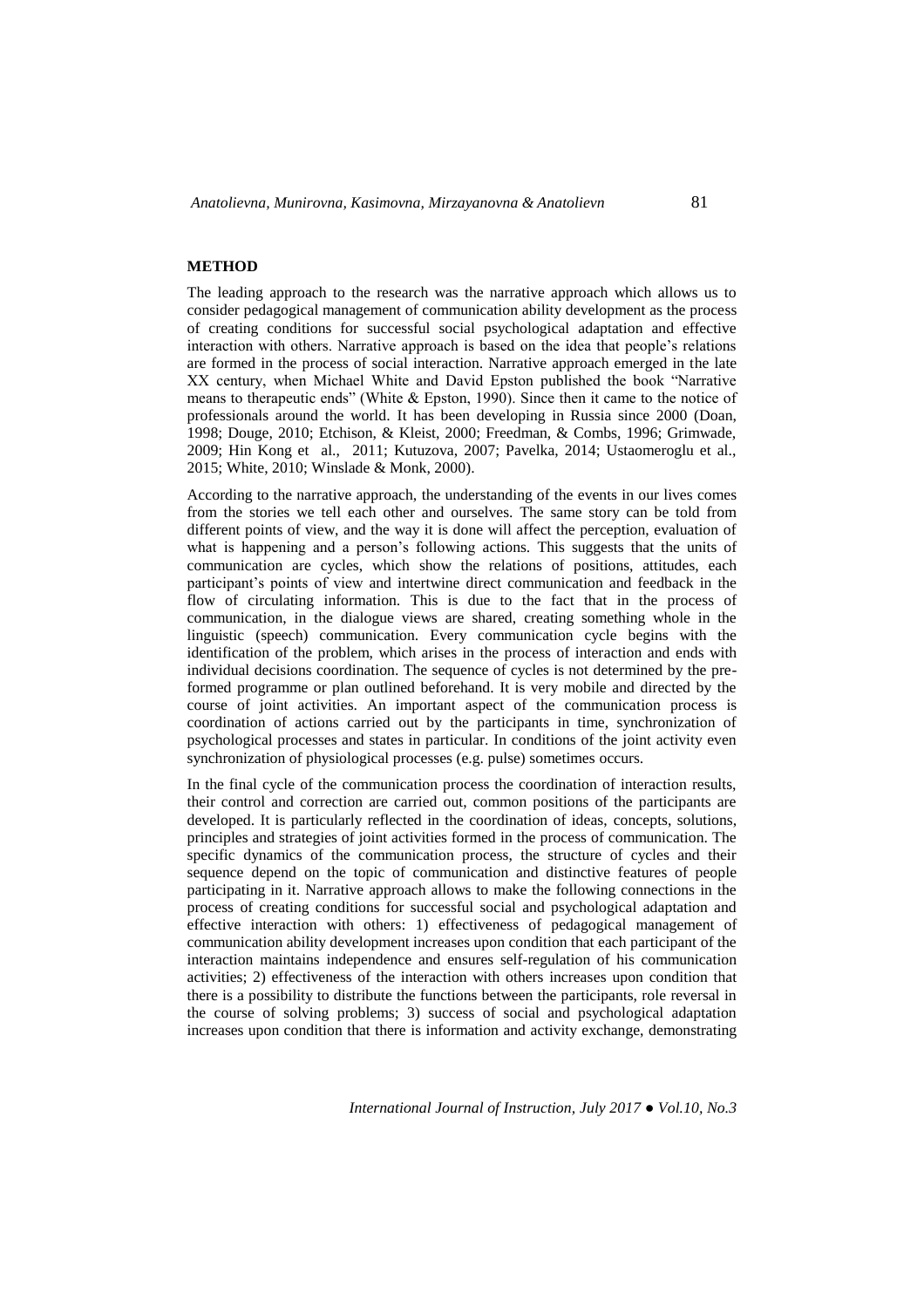the attitude to each other (assistance, sympathy, empathy, cooperation). The main research tools are observation, interviews, questionnaire.

### **Study Group**

The study group of this study consists of 300 teachers, 500 students of Kazan Federal University to identify the criteria. In this study, as one of the purposive sampling methods, criterion sampling method was used.

# **FINDINGS**

The main results of this research were the methods of pedagogical management of communication ability development (role-personality, exercise ("etude"), diagnostic, training) and their effectiveness criteria.

#### **Pedagogical management methods**

It was found out that role-personality methods involve performance of different social roles by students (lecturer, expert, moderator and others). In real life, we meet the interaction of different types: 1) individual-personality, "I – I" (for example: teacher – student, chief – subordinate); 2) individual-collective, "I – We" (the chief – staff); 3) collective-public, "We – We" (administrative management personnel of the company and staff). Role-personality methods contribute to the development of different interaction types and verbal communication types (social and inner speech, dialogue and monologue, speech and writing, unreflective and reflective listening) (Sadovaya et al., 2016; Zamaletdinov et al., 2016).

*Exercise ("etude") methods* involve the discussion process of proving or substantiating, creative imagination process, search for solution by improvisation in the given circumstances. The Russian word "etude" has different meanings: 1) the product of auxiliary character (drawing, painting or sculpture), usually of a small size, made from life; 2) instrument theatrical piece of virtuoso character for concert performance; 3) the small work of literature or research on any particular issue; 4) exercise for the development and improvement of any art technique (acting, chess, music, etc.). In teaching practice exercise ("etude") methods involve problem statement, task definition for its solution, creation of conduct rules (cans and cannots). The discussion process involves all students: some of them as performers, others as observers, which were originally given the role of supervisors. It not so important how the performers "acted", but the important thing is what the observers saw. In a simple exercise ("etude") made by friends they can see a lot of new ideas and problem solutions, which the performers do not guess or think. This competitive process of information interchange used in the exercise ("etude") allows students to get into a reflective position (Pugacheva, Ezhov et al., 2016). Reflection here provides for the mutual imaging of participants in several positions: performers, as they see themselves and what they did; performers and what they did as seen by observers; and the same positions, but as seen by another person. There is a mirror image of each other's activities.

The group of *diagnostic techniques* is well known to researchers. Diagnostic techniques include a series of similar short standardized tests of the person having certain abilities.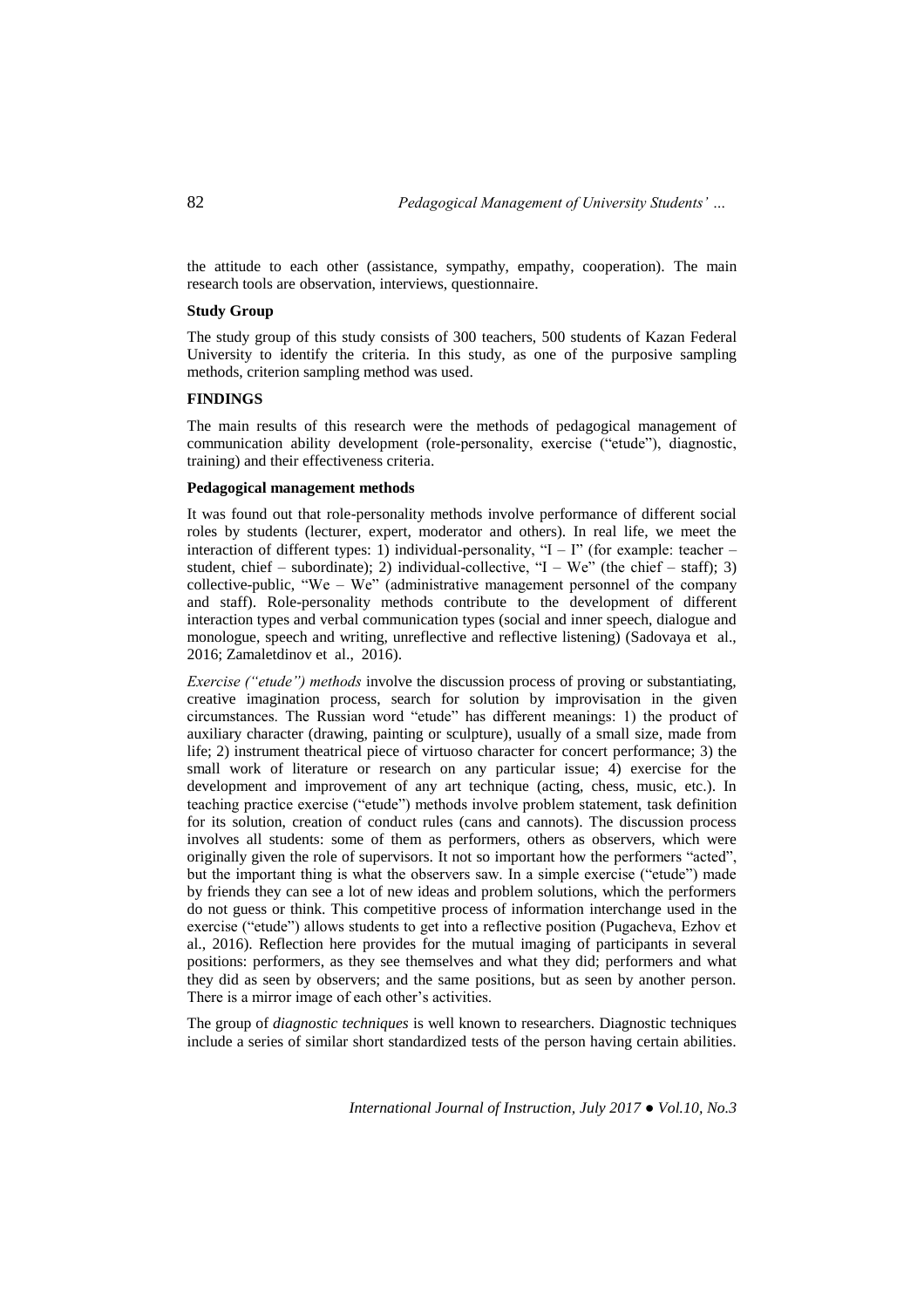The net result of these tests gives an idea of the individual's measured ability level (by means of the test score calculation). The group of methods "*Training*" is aimed at developing skills to elaborate a cooperation strategy and focusing on conceptual perception by other people.

### **Effectiveness criteria of pedagogical management methods**

The experimental test on the effectiveness of methods was carried out from 2014 till 2017 in three stages: summative, formative and control. At the summative stage a special programme was developed to implement pedagogical management methods in teaching practice. At the formative stage the programme was implemented. The following topics of seminars were developed to test the effectiveness of *role-personality methods*: "Culture and technique of speech", "Technique of speech: breathing, voice, diction, rhythm", "Spoken word in the range of communication modes and methodology of its use", "Persuasion as basic method of communicative influence", "Suggestion as a way of influence", "The role and place of evidence in speech", "Public speaking and methodology of preparation for it: goal set, its development method, material collection, speech plan and text; skills in self-management, basics of self-control technique, appearance, basics of mimic and pantomimic expressiveness". In the process of preparation and conduct of classes the students performed different roles. It provided knowledge internalization, development of skills to perceive people, assess them adequately, empathize, and understand. This allows achieving effective interaction with people, behavior which meets social norms, information exchange, developing the person's administerial and communication skills.

To test the effectiveness of *exercise ("etude") methods* the following exercises ("etudes") were used. It was suggested to arrange the exercise ("etude") *"Dance floor"* for the development of the administerial and mutual understanding skills in the process of joint activity. Six-eight people participated in this exercise ("etude"). Possible options for the task: a) the partner is much taller than her, she has attractive appearance; b) partners are very tall who are on the dance floor for the first time; c) a married couple (husband and wife) had an argument while dancing; g) loving couple: he is very short, she is tall, thin, non-stop dance; d) the partner in a new suit, timid, she is overweight, cheerful and so on. Creating the atmosphere of a "dance floor", trick ending, emotional richness were assessed in the exercise ("etude").

The exercise ("etude") "*Photo*" is suggested for the development of intuition, the ability to perceive and understand a person. Each student was asked to consider five photographs of age mates. People depicted in the photographs were engaged in different activities. The student's task was to choose the common name for all five photographs and describe the depicted people. It was required to characterize personality in general rather than some parts of his face. The students picked up at least ten adjectives which describe the character and state of each person in the photograph. For example: calm, sociable, quiet, simple-minded, friendly, plain, agreeable, funny, tired, sad, etc.

The exercise ("etude") "*Telephone*" is suggested for the development of the ability to keep the attention of the conversation partner. The participants were asked to talk to an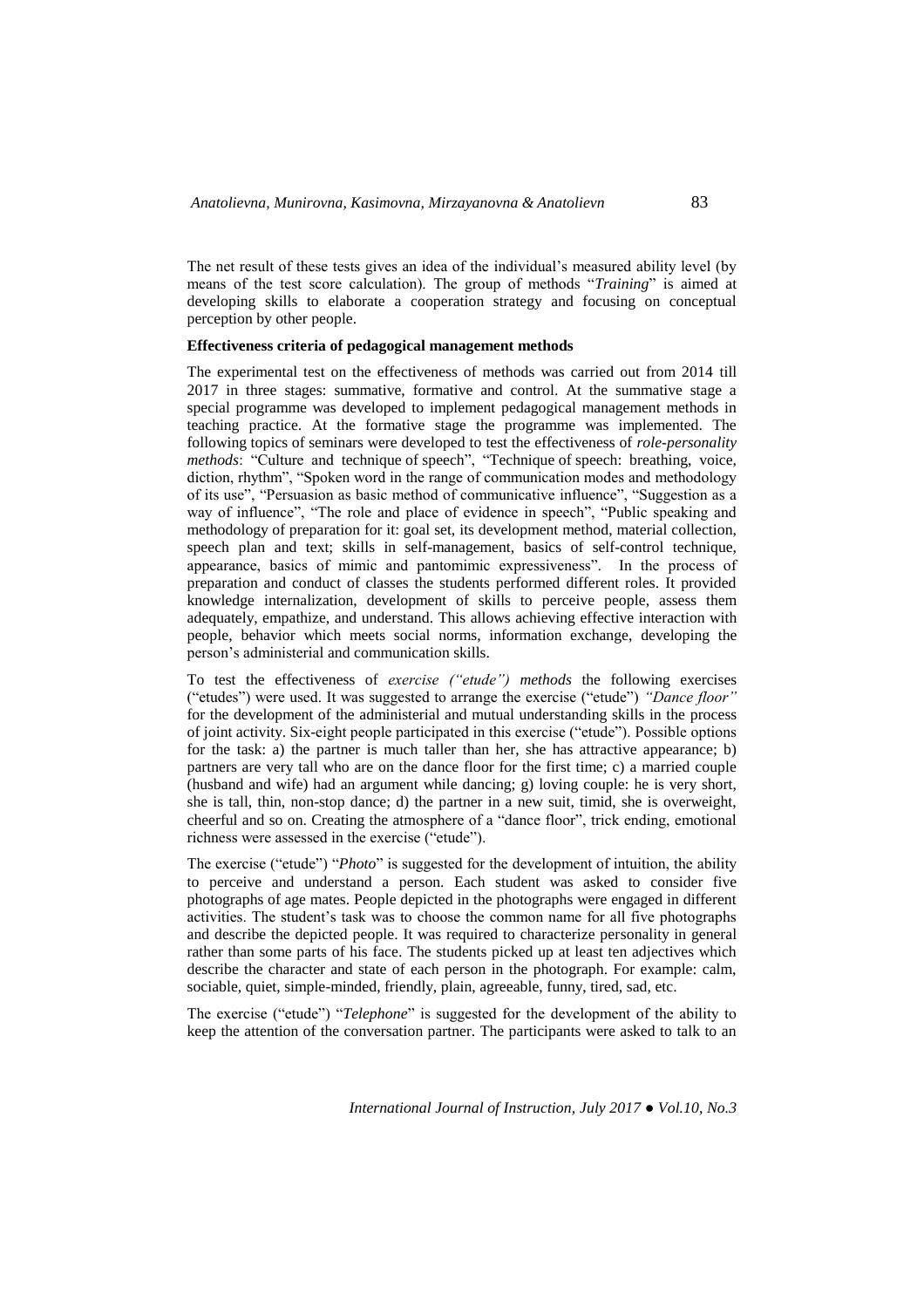imaginary conversation partner: 1) mother who they have not seen for a long time or friend who they offended (it was assumed that the conversation would be emotional); 2) a stranger in order to make an inquiry or to advertise something (for example, asking a theater manager for a ticket).

The exercise ("etude") "*Dialogue without words*" is suggested for the development of the ability to think in efficient, eventful terms. The participants were asked to make an exercise ("etude") on the following topics: "First date", "Refusal", "Surprise", "Contact", "Secret deal", "Blackmail", "Deception", "Offence", "Joke", "Gossip", "Choice", "Incident", "Kitchen", "End", "Recognition", "Secret". Two or three students participated in this exercise ("etude"). The exercise ("etude") must have: introduction, climax, denouement of the story. Originality of the plot, trick ending, emotional richness, theme development were assessed positively in the exercise ("etude").

The following exercises were suggested for the *development of ideomotion* (ideas about motion performance leading to real simulation): 1) "Warm-up": stretch oneself in different directions; try to cover as much space as possible. The energy used during the exercise was assessed (movement amplitude, facial gesture); 2) "Get to conversation partner": standing still a person should get by hand and draw to himself the chosen participant who stands at the other end of the room. The energy of the activity and sense of proportion were assessed; 3) "Imagine you are on the take-off site" (river bank, roof of the house): after catching the rising airflow with extended hands the student should "take off" (on the principle of a glider). The success of the exercise depended on the motional ideas and coordination. "Take-off" and "touchdown" time was assessed; 4) "Bundle of energy": the students were asked to imagine that they were holding ball in the left / right hand. The task was to move it from one hand to the other and backward. Motional reaction was assessed: the imaginary object took shape in micromovements, and the viewer could say with confidence, where the "ball" was at that moment; 5) "Good luck": the student was asked to take as much "happiness" and "luck" as possible from the space. In this exercise the feeling of faith, activity, emotional excitement were assessed on the basis of movement amplitude and involvement in the task. The word "ideomotion" comes from the Greek word idea – "image" and Latin motor – "moving". Ideomotion act is explained as the appearance of nerve impulses, providing any movement in the idea of this movement. Ideomotion training methods are commonly used by athletes when they mentally imagine complex combinations of movements bringing them to perfection which are to be carried out. However, in the process of communication ability development ideomotion exercises ensure the development of imagination, visualization, visual images, non-verbal communication.

Diagnostic techniques were widely used. We will give just one example: "*Do we know how to listen*". The objective is a self-test in listening skills. Note: put "X" on the numbers of the statements that describe situations that cause you frustration, disappointment or irritation with anyone in the conversation. 1. The conversation partner does not give me a chance to speak, I have something to say, but cannot get a word in. 2. The conversation partner interrupts me constantly during the conversation. 3. The conversation partner never looks in the face during the conversation, and I'm not sure if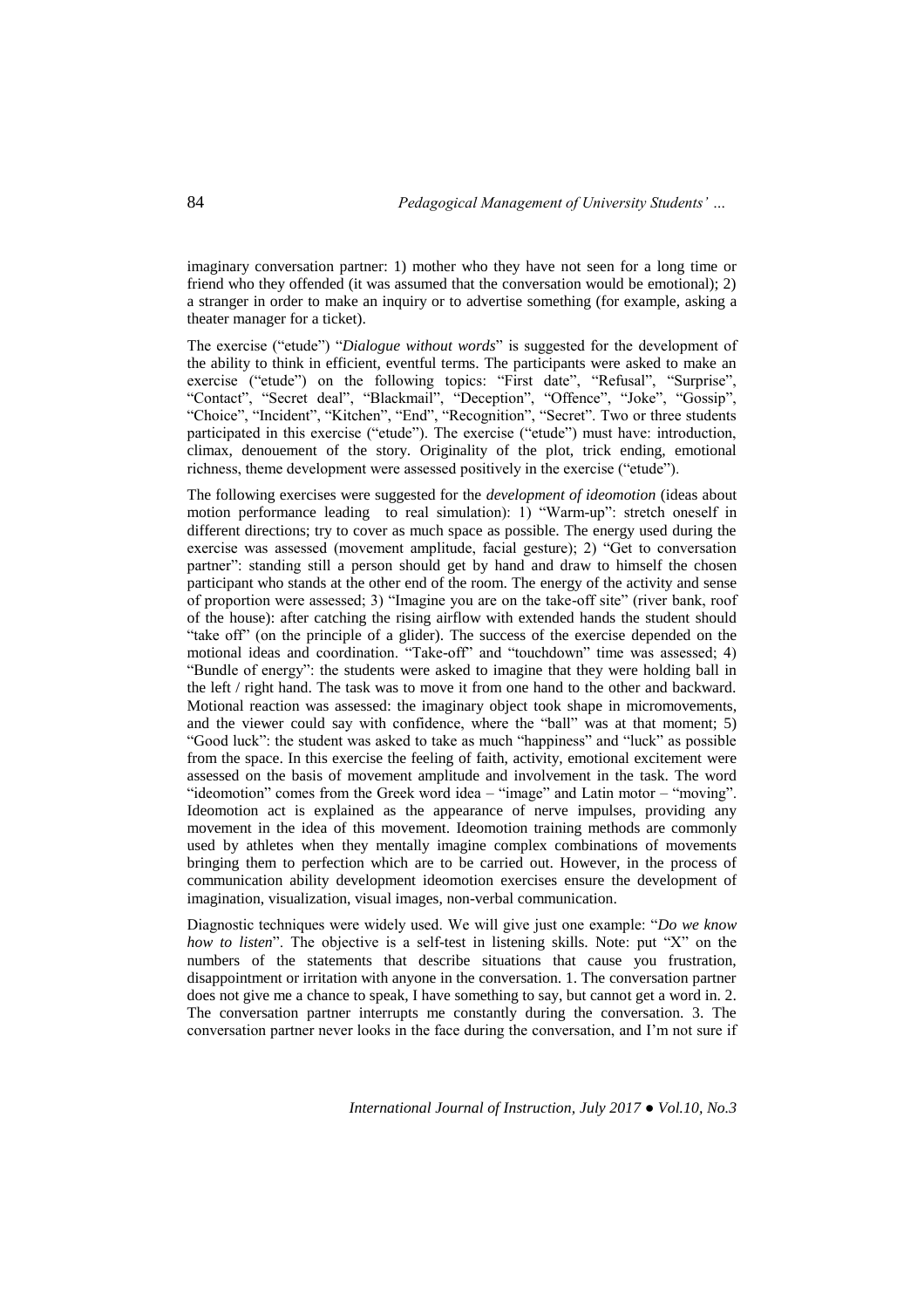I am being listened to. 4. Talk with the partner who does not look in the face during the conversation, often causes the feeling of wasting time, because it seems that he is not listening to me. 5. The conversation partner constantly fusses: he is more interested in other things rather than my words. 6. The conversation partner never smiles. I have feeling of tension and anxiety. 7. The conversation partner constantly distracts me with his questions and comments. 8. Whatever I say the conversation partner always throws cold water on me. 9. The conversation partner is constantly trying to reject me. 10. The conversation partner juggles with my words and puts a different meaning in them. 11. When I ask a question, the conversation partner makes me act on the defensive. 12. Sometimes the conversation partner asks me again, pretending not to hear. 13. The conversation partner, without listening to the end, interrupts me just to agree. 14. The conversation partner when talking is engaged in other activities: playing with a pen, wiping his glasses, etc., and I am absolutely sure that he is inattentive at this time. 15. The conversation partner draws conclusions for me. 16. The conversation partner always tries to get a word in my story. 17. The conversation partner is looking at me very carefully without blinking. 18. The conversation partner looks as if assessing me. It concerns me. 19. When I offer something new, the conversation partner says that he thinks the same way. 20. The conversation partner overplays showing that he is interested in the conversation, too often nods, gasps and says yes. 21. When I am talking about something serious, the conversation partner gets in various stories, jokes and anecdotes. 22. The conversation partner often looks at his watch while talking. 23. When I speak to him at the meeting, he drops everything and looks at me attentively. 24. The conversation partner behaves as if I prevent him from doing something very important. 25. The conversation partner requires you to agree with him. Any his statement ends with a question: "Do you also think so?" or "Don't you agree?"

Test results processing. Calculate the proportion of marked situations in percentage points of the total number. If it is in the range from 70 to 100% (18 or more statements) it means that you are a bad conversation partner. You should work on yourself and learn to listen. If it is in the range from 40 to  $70\%$  (10–17 statements) it means that you have certain disadvantages. You are critical about the statements of the conversation partner, and you still lack some advantages of a good listener: avoid jumping to conclusions, do not concentrate on the manner of speaking, do not pretend, look for the hidden meaning of what has been said, do not monopolize the conversation. If marked situations range from 10 to 40% (49 statements) it means that you can be considered a good conversation partner, but sometimes you refuse partner in full understanding. Try to repeat his statements politely, let him expand his thoughts completely, adapt your thinking speed to his speech, and you can be sure that it would be even more enjoyable to communicate with you. If you scored 0-10% (up to three statements) it means that you are a great conversation partner. You know how to listen. Your communication style can serve an example to others.

In the process of the *training arrangement* a wide range of exercises was used. We gave the examples of exercises below. *Exercise 1.* What words and actions will you use to overcome the following barriers of communication: 1) the conversation partner pays more attention to your appearance (clothes, hair); 2) the conversation partner does not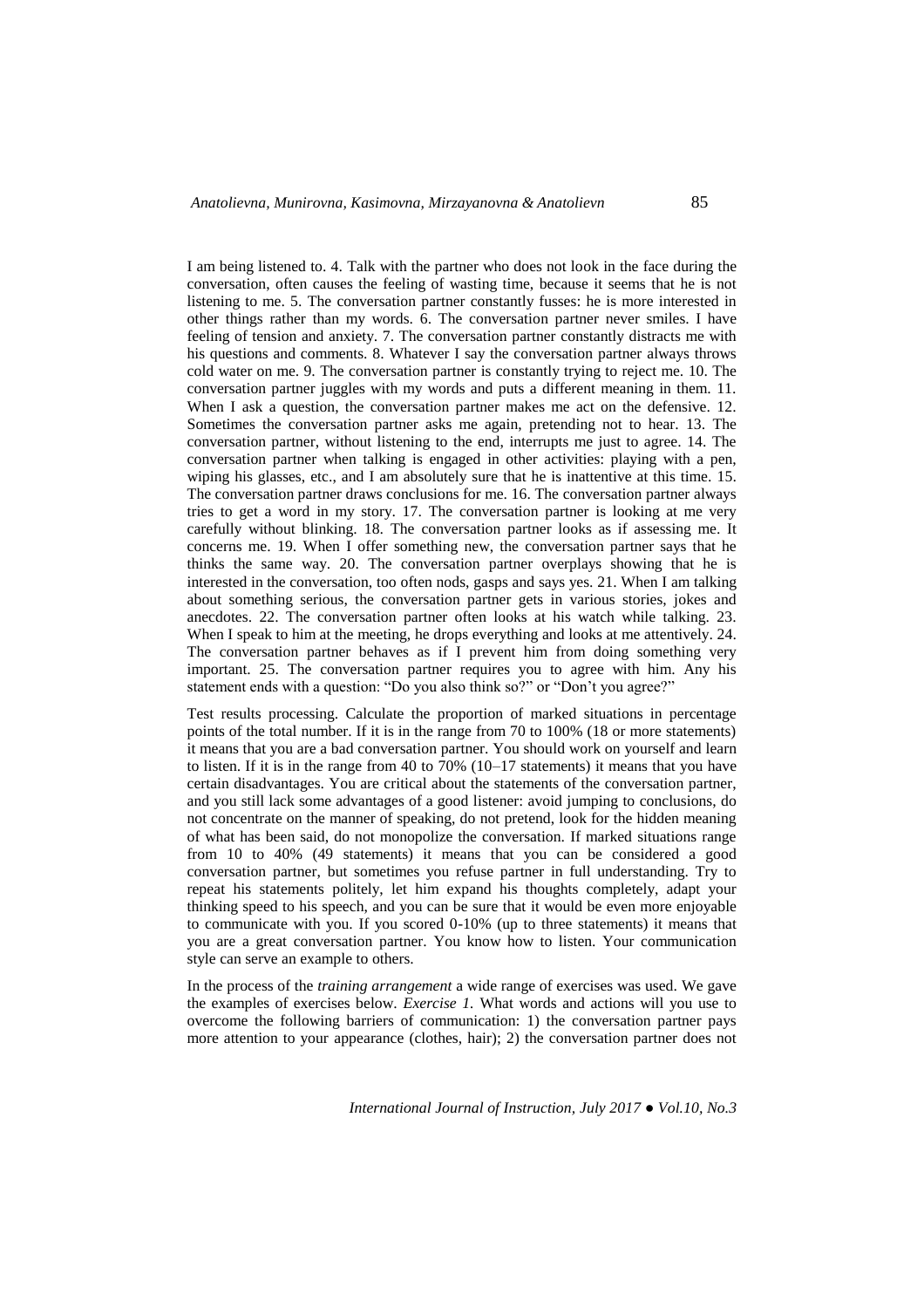believe that he will hear something which is new and interesting in your opinion; 3) the conversation partner expresses views that contradict yours; 4) the conversation partner communicates outdated information, thinks about some other problems during the conversation; 5) the conversation partner pays greater attention to your disadvantages; 6) the conversation partner tends to give a hasty assessment of the information which was not given to the full extent; 7) the conversation partner has negative emotions because of the divergence of the arguments; 8) the conversation partner's behavior is too self-confident during the conversation; 9) the conversation partner takes staunch stand. *Exercise 2.* Find the reason of the conversation beginning: Excuse me, am I disturbing you? I would like to hear once again. Please, do you have time to listen to me? Let's consider it quickly with you. I was just passing by and dropped in to you. I have a different opinion on that. I would like to discuss with you .... I think this problem is of particular importance to you. *Exercise 3.* "Communication of emotions". The participants were placed in a circle. The first participant was asked to send his negative emotions to his neighbor on the right using one or two phrases. The second participant without responding to the first person "sent" the received negative emotions to the next neighbor. The third participant also did not respond to the offender and using one or two phrases sent the emotions to the next person in chain order. When the game got a circle, the rules of the game changed. The first participant using one or two affable phrases shared his good mood with a neighbor. The second person after getting positive emotions sent them to the third participant and so on. Thus, positive emotions were involved. This exercise gave the opportunity to compare positive and negative emotions. The objective criteria for successful performance of the exercise were: 1) the student's involvement in the situation; 2) emotional speech, which was assessed using the tape recording. The number of emotional exclamations, sentence length, word order in the sentence were registered.

The following exercises were suggested for the development of image thinking, imagination, non-verbal communication. *The first* is "Sounds and impressions". Students were asked to listen to a series of different sounds and talk about the images and associations that appeared while listening to the recording, combining them into a single story. If necessary, students could listen to the record of sounds twice. The response preparation time was limited (3 minutes). High scores were given for the story which was made in a logical way, unusual and unexpected associative bonds, emotional richness. In addition to image thinking, observation, the ability to event-related efficient and space-temporal perception were identified in this task. *The second* is "Fable without words". The participants were asked to show the fable without using words in different genres (tragedy, vaudeville, western, detective, lyrical drama). In addition to the ability to think in efficient, eventful terms, space-temporal, associative and imaginative perception, imagination and fanсy, sense of humor were assessed in the task. *The third* is "Inner monologue". The participants were asked to consider five photographs depicting people in various situations. The task was to make the inner monologue of people depicted in the photos. The originality of inner monologue, compatibility of the emotional state of people with the situation, the number of interesting and unexpected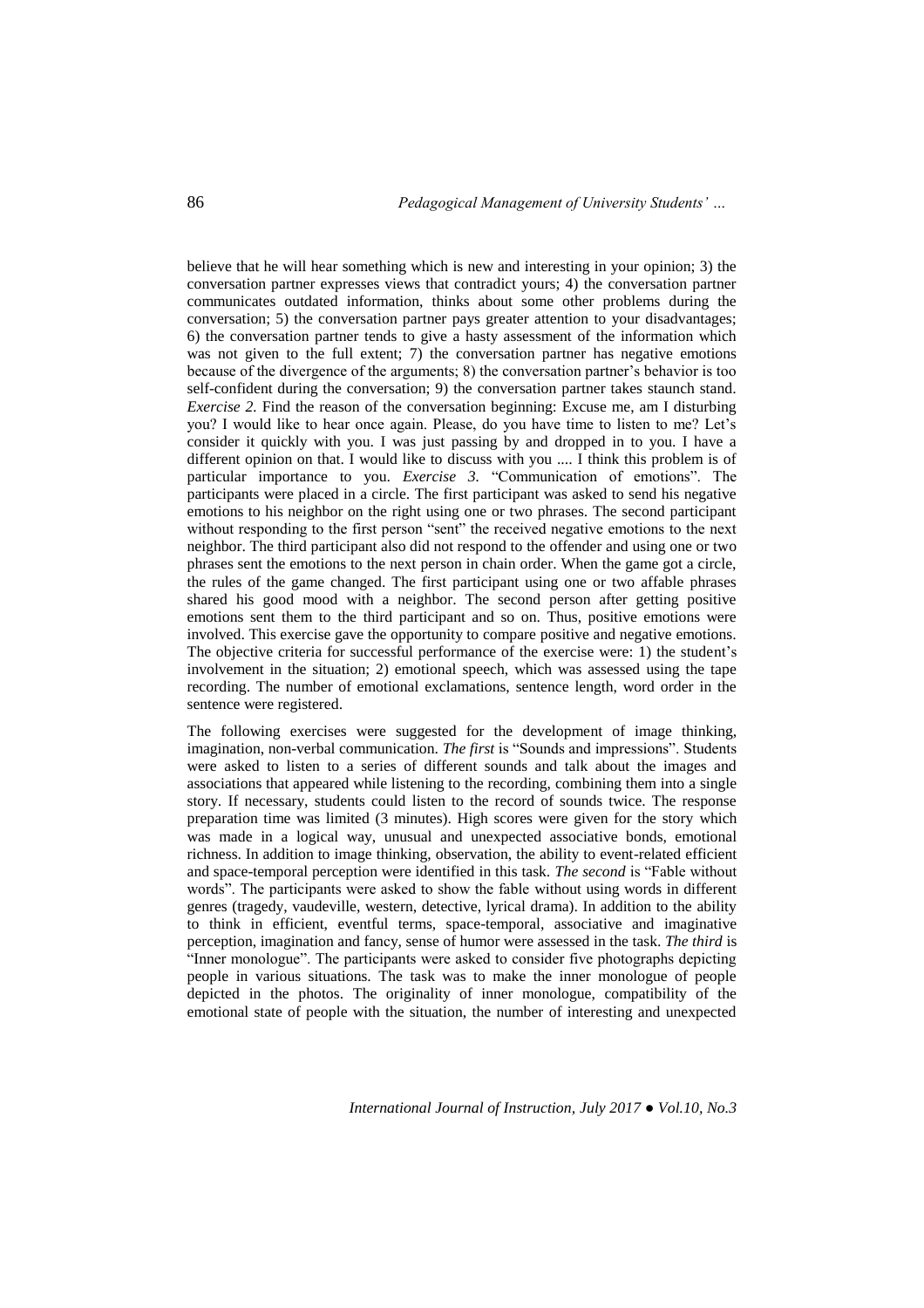details in the monologue were assessed positively. In addition to the ability to think in efficient, eventful terms, the task develops the ability to analyze and synthesize.

At the control stage by means of questionnaire survey among university teachers and students, the effectiveness criteria of pedagogical management methods of communication ability development were found out: 1) the willingness of students to socially-oriented and person-centered communication; 2) students' knowledge of types (conversation, discussion, interview, argument, etc.) and etiquette of verbal communication; 3) the ability of students to communicate by means of (a) sign systems psychologically equivalent to the language (sign language); (b) secondary sign systems based on the language; (c) contextually comprehensible material objects (for example, a gift sent by mail); 4) the ability of students to listen; 5) students' satisfaction with communication: (a) initiated activity, striving for action (the need for stimulation); (b) social interest is developed (need for recognition); (c) goal achievement, success of communication (need for achievement and acceptance).

#### **DISCUSSION**

The analysis of professional literature showed that pedagogical management is the subject of many researches. However, there is no common understanding of its subject matter. The authors understand pedagogical management, firstly as the direction and technology of a teacher's activity (Yepaneshnikov et al., 2016); collaboration and cooperation without pain or problems (Kamasheva et al., 2016).

Secondly, as the system of professional activities that provides conditions for successful adaptation of a person to living environment (Pugacheva, Kirillova et al., 2016); integrated method of providing conditions for decision-making which is based on the responsibility of a person for making the decision (accompanee has only advisory rights), interest priority of the accompanied person and continuity of support (Pugacheva, Filippova et al., 2016; Terentyeva, Mukhomorova, Perezhogina et al., 2016; Terentyeva, Starodubtsev, Timonin et al., 2016).

Thirdly, as the process of concerned observation, counseling, personal involvement, encouragement of the student's maximum independence in the problem-based situation, the ability of the teacher to support in the individual educational route, individual advancement in learning (Sadovaya et al., 2016); the process where a teacher and a student determine his interests, goals, possibilities and ways of overcoming obstacles which prevent him from keeping his human dignity and achieve independently targeted results in education, self-education, lifestyle (Lunev, Pugacheva & Stukolova, 2014; Lunev, Safin et al., 2016).

The advantage of all researches in pedagogical management is the idea of the leading role of a teacher, collaborative activities of a teacher (more educated person) and a student (less educated), which reflects the need for mutual dependence of both a teacher's and a student's activities, "it helps to understand the integrated unity of the two activities, turning them into a single" process. However, excessive regulatory student's activity does not promote the development of his internal activity, restrains the initiative. A teacher and a student depend on each other. The student's dependence on a teacher is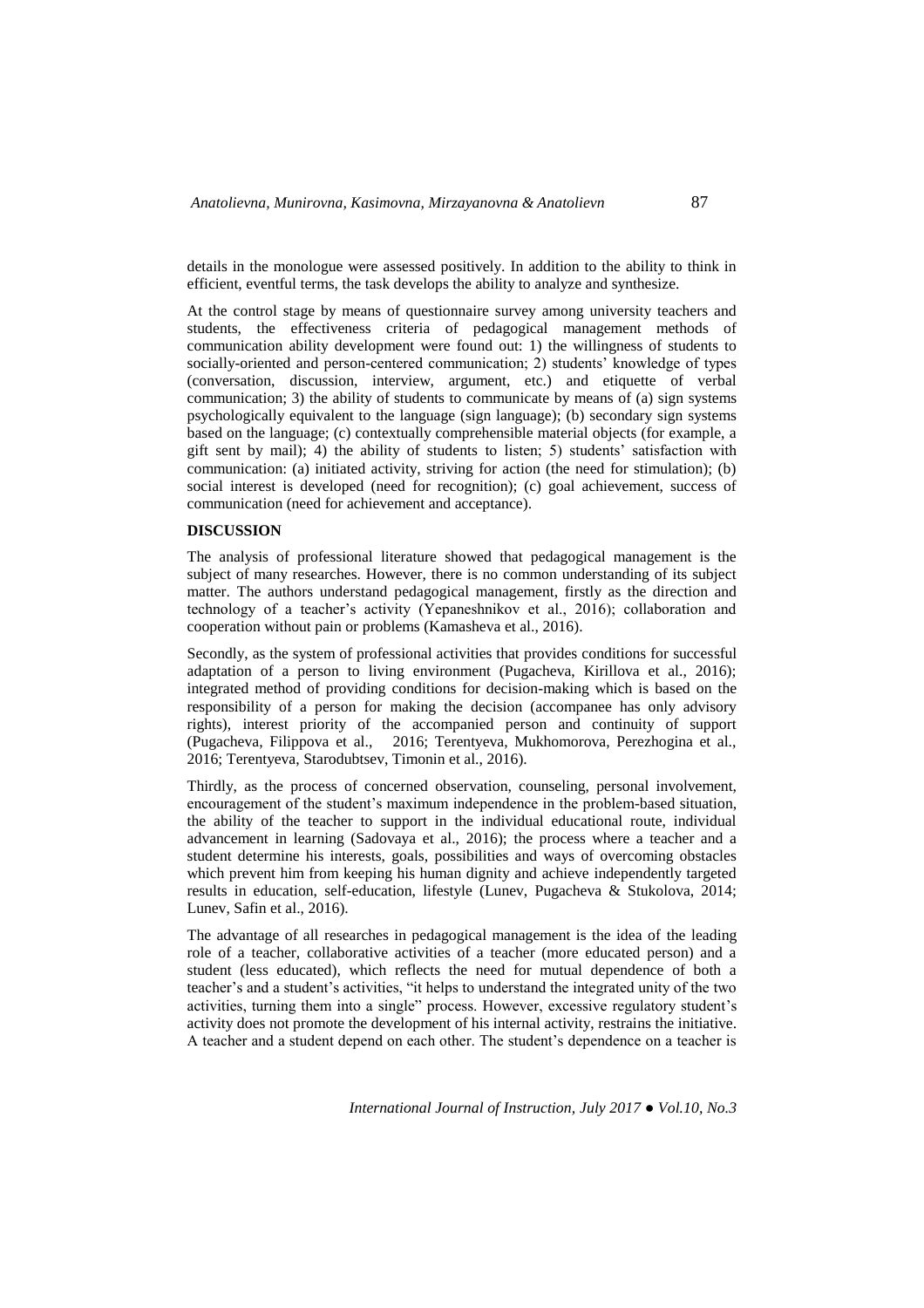expressed in the fact that he cannot solve the problem himself and needs help. The teacher is dependent because he cannot solve the problem for a student, at the same time without depriving him of the conditions for independence development. Thus it makes possible to interpret the essence of pedagogical support as "warn and teach". It allows speaking of the pedagogy of success aimed at the student's development of independence, self-confidence, the ability to cooperate with other people, "to become a personality".

# **RECOMMENDEIONS**

The first peculiarity of pedagogical management of university students' communication ability development is the use of special methods (role-personality, exercise ("etude"), diagnostic, training) at classroom studies (lectures, seminars, etc.) and management of extracurricular activities. The methods are simple and do not require special equipment. Only one thing is necessary for their application: the teacher's desire to develop students' ability to communicate. The identified group of methods is based on: 1) verbal-subject impact on students' minds to promote desire for socially-oriented and person-centered communication; 2) verbal-image impact to create the ability to communicate by means of sign systems and images, mastering the etiquette of verbal communication; 3) active cooperation arrangement aimed at the development of the ability to listen, understand each other, mastering verbal communication types, interpersonal sensitivity training. This group of methods provide the development of all structural principles of the communication process (communicative, interactive, perceptive) and contribute to the development of communicative and good managerial skills of a person. The second peculiarity of pedagogical support of communication ability development is to keep a steady state of the students' individual self: awareness and assessment of themselves as partners of communication.

The results allow outlining directions for the future research of the problem which is related to the development of specific programmes of pedagogical support for students in the process of communication ability development. The data of this research may be useful for managers and university teachers; training and professional development centre staff in selecting and structuring the content of university teaching staff advanced training.

# **REFERENCES**

Doan, RE., (1998) The king is dead: Long live the king: Narrative therapy and practicing what we preach, *Family Process, 37*(3), 379-385.

Douge, J., (2010). Scrapbooking: an application of narrative therapy. *Procedia - Social and Behavioral Sciences, 5,* 684-687.

Etchison, M., & Kleist, DM (2000). Review of narrative therapy: Research and review. *Family Journal, 8(1),* 61-67.

Freedman, J., & Combs, G., (1996). *Narrative Therapy: The Social Construction of Preferred Realities.* New York: Norton, 305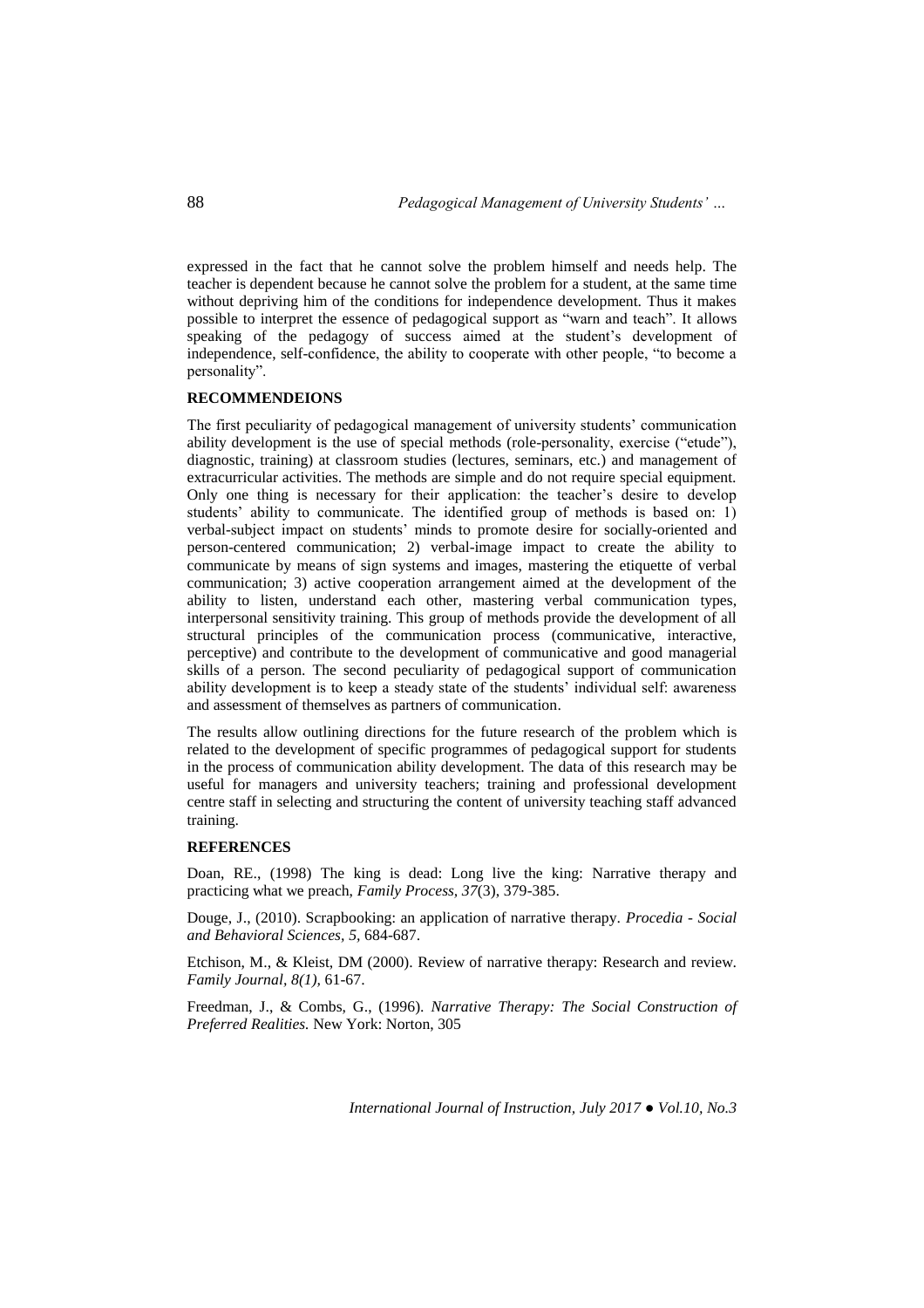Grimwade, J., (2009). In praise of sneaky poo: a case, four whites, and a missing narrative. *Australian and New Zealand Journal of Family Therapy, 30,* 2, 109-121.

Hin Kong AP, Whiteside JD & Raino A. (2011). Spontaneous recovery of linguistic, narrative, and cognitive skills from bilingual aphasia in Cantonese and English: A case study. *Procedia - Social and Behavioral Sciences, 23,* 20-21.

Kamasheva, YL, Goloshumova, GS, Goloshumov, AY, Kashina, SG, Pugacheva, NB, Bolshakova, ZM, Tulkibaeva, NN & Timirov, FF (2016). Features of vocational education management in the region. *International Review of Management and Marketing, 6* (1),155-159.

Kutuzova., D.A., (2007). Narrative approach in educational psychology. *Journal of practical educational psychology, 3,* 109-112.

Lunev, AN., Pugacheva NB., & Stukolova, LZ., (2014). Development strategies for professional educational services under the increasing autonomy of territories within the federal state. *Actual Problems of Economics, 160* (1), 215-220.

Lunev, AN, Safin, RS, Korchagin, EA, Sharafutdinov, DK, Suchkova, TV, Kurzaeva, LV, Nikishina, SR & Kuznetsova, NA (2016). [The mechanism of industrial educational](http://econjournals.com/index.php/irmm/article/view/2009)  [clusters creation as managerial entities of vocational education.](http://econjournals.com/index.php/irmm/article/view/2009) *International Review of Management and Marketing, (6),* 2S, 166-171.

Orekhovskaya, NA., Lavrentiev, SY., Khairullina, ER., Yevgrafova, OG., Strakhova, IV, Sakhipova, ZM., Khlebnikova, NV., & Vishnevskaya, MN., (2016). Management of young professionals success in the labor market. *International Review of Management and Marketing 6*,(2), 264-269.

Pavelka, J., (2014). Narratology as an interpretative model, and a narrative analysis as an interpretative key of basic teaching tools in textbooks and in data-video presentation. *Procedia - Social and Behavioral Sciences, 141,* 934-939.

Petrova, TN, Kirillova, OV, Sokolova, SG, Pugacheva, NB, Galimullina, AF, Maksimova, OG, Antonova, TV & Kozhanov, VV (2016). [Education as the](http://econjournals.com/index.php/irmm/article/view/1980)  [management of research universities students' socialization.](http://econjournals.com/index.php/irmm/article/view/1980) *International Review of Management and Marketing, (6), 2S,* 28-33.

Pugacheva AS, Filippova VP, Kon AY, Dorzhieva LB, Silchenok IS, Pugacheva NB, Lunev AN, Mustafina AA (2016). Market regulators of service spheres innovative development as a tool of regional socio-economic policy. *International Review of Management and Marketing, (6)*, 2S, 294-300.

Pugacheva, NB, Kirillova, TV, Ovchinnikova, IG, Kudyashev, NK, Lunev, AN, Pavlova, OA, Kashina, SG & Valeyev, AS (2016). [The mechanism of state-public](http://econjournals.com/index.php/irmm/article/view/1977)  [management of vocational education in the region.](http://econjournals.com/index.php/irmm/article/view/1977) *International Review of Management and Marketing, (6),* 2S, 6-11.

Pugacheva, NB., Ezhov, SG., Kozhanov, IV, Kozhanova, MB., Ogorodnikova, SV., Oshaev, AG., Timonin, AI., & Goloshumova, GS., (2016). The model of self-realization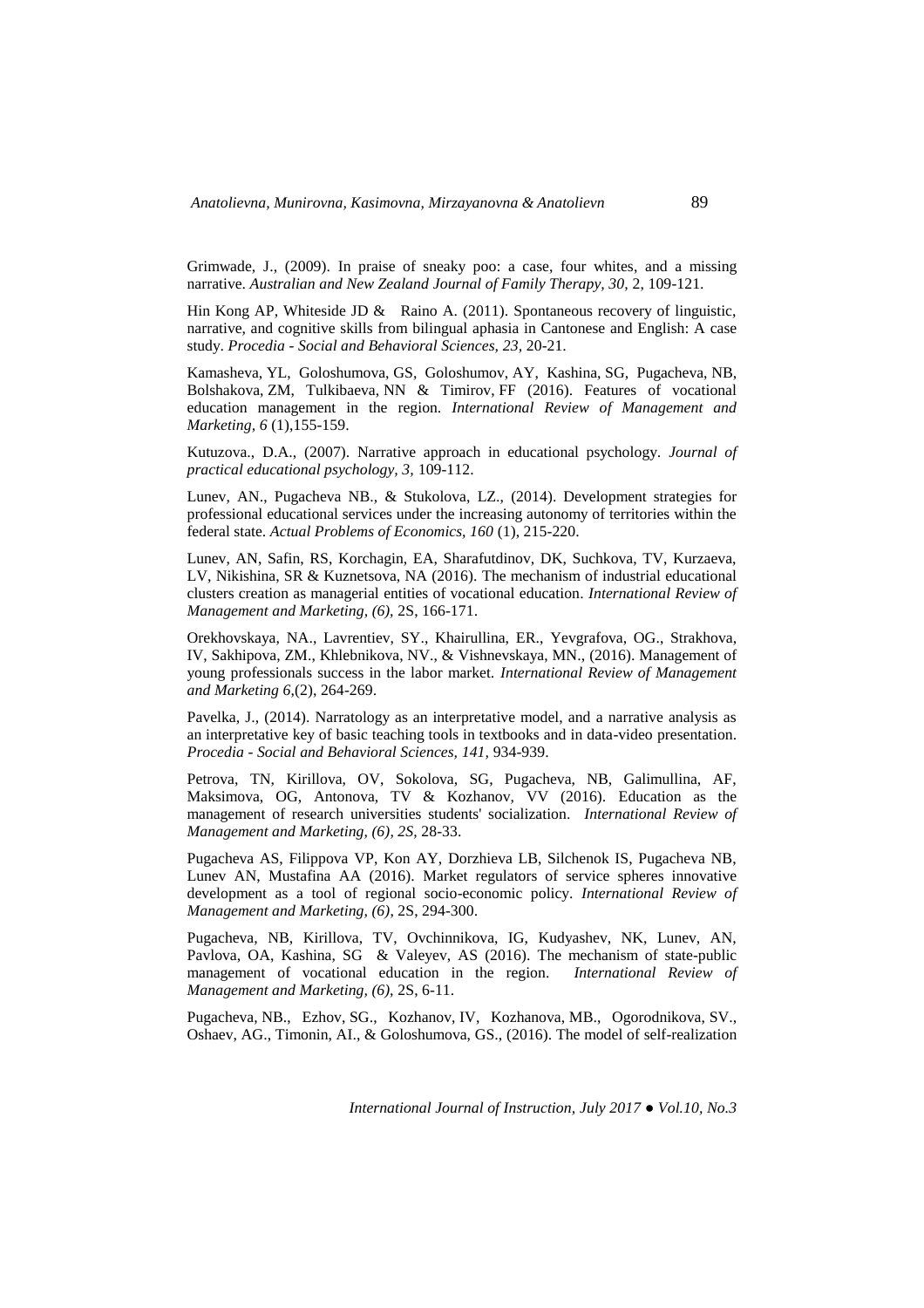readiness formation of research universities students in the process of civic education. *International Review of Management and Marketing, (6)*1, 128-133.

Rakhmetova, N., Urazalieva, M., Baitukayeva, A., & Baitukayeva, D., (2015). Communicative abilities formation in modern pedagogical science*. Procedia - Social and Behavioral Sciences,(190),* 305-308.

Sadovaya, VV., Korshunova, OV., & Nauruzbay, ZhZh., (2016). Personalized education strategies. *Mathematics Education, 11*(1), 199–209.

Shaidullina, AR, Maksimova, OG, Fadeeva, EY, Khairullina, ER, Valeyeva, NS, Zaripov, RN, Zaripova, IR & Kuzmin, NV (2015). Development dynamics study of professional and pedagogical culture of communication in professional activities of teachers. *Mediterranean Journal of Social Sciences. 6,*(2), 216-225.

Terentyeva IV, Mukhomorova IV, Perezhogina ON, Pugacheva NB, Lunev AN, Akhmetzyanova GN, Lezhnin VV & Gainullina RR (2016). Development strategy of service sector in conditions of federal states entities autonomy increasing. *International Review of Management and Marketing,(6),* 1-5.

[Terentyeva, IV,](http://www.scopus.com/authid/detail.uri?authorId=57073894300&eid=2-s2.0-84955278010) [Starodubtsev, MP.](http://www.scopus.com/authid/detail.uri?authorId=57073485600&eid=2-s2.0-84955278010), [Timonin, AI.](http://www.scopus.com/authid/detail.uri?authorId=57073143800&eid=2-s2.0-84955278010), [Pugacheva, NB.](http://www.scopus.com/authid/detail.uri?authorId=57073609300&eid=2-s2.0-84955278010), [Zykova, NN.](http://www.scopus.com/authid/detail.uri?authorId=57073440600&eid=2-s2.0-84955278010), [Lunev, AN.,](http://www.scopus.com/authid/detail.uri?authorId=57073094500&eid=2-s2.0-84955278010) [Ezhov, SG.](http://www.scopus.com/authid/detail.uri?authorId=57073690300&eid=2-s2.0-84955278010), & [Starikova, LD.](http://www.scopus.com/authid/detail.uri?authorId=57073885300&eid=2-s2.0-84955278010), (2016). Assessment of state services quality and availability in the socio-cultural sphere. *International Review of Management and Marketing, (6),* 1, 122-127.

Ustaomeroglu AA, Aydintan E, Erbay M, Kucuk P & Sadiklar Z (2015). The impact of basic design studio courses on interior design: KTU model. *Procedia - Social and Behavioral Sciences, 197,* 1889-1896.

White, M., & Epston, D., (1990). *Narrative Means to Therapeutic Ends*. New York: W.W. Norton, 229.

White, M., (2010). *Maps of Narrative Practice.* Moscow: Genezis.

Winslade, J., & Monk, G., (2000) *Narrative Mediation: A New Approach to Conflict Resolution.* San Francisco: Jossey-Bass, 256.

Yepaneshnikov, VV., Pugacheva, NB., Goloshumova, GS., Kuznetsova, VV., Dobrovolskaya, LV., Moiseeva, LV., Garaganov, AV., & Litvinenko, NA., (2016). [Pedagogical management of civil education of research universities students.](http://econjournals.com/index.php/irmm/article/view/1988) *International Review of Management and Marketing, (6),* 2S, 23-27.

Zamaletdinov, RR., Yudina, NP., Lavrentyeva, EI., Savva, LI., & Pugacheva, NB., (2016). Practical recommendations on the [improvement of the effectiveness of anti](http://econjournals.com/index.php/irmm/article/view/2258)[corruption policy in universities.](http://econjournals.com/index.php/irmm/article/view/2258) *International Review of Management and Marketing (6) 2,* 390-396.

*International Journal of Instruction, July 2017 ● Vol.10, No.3*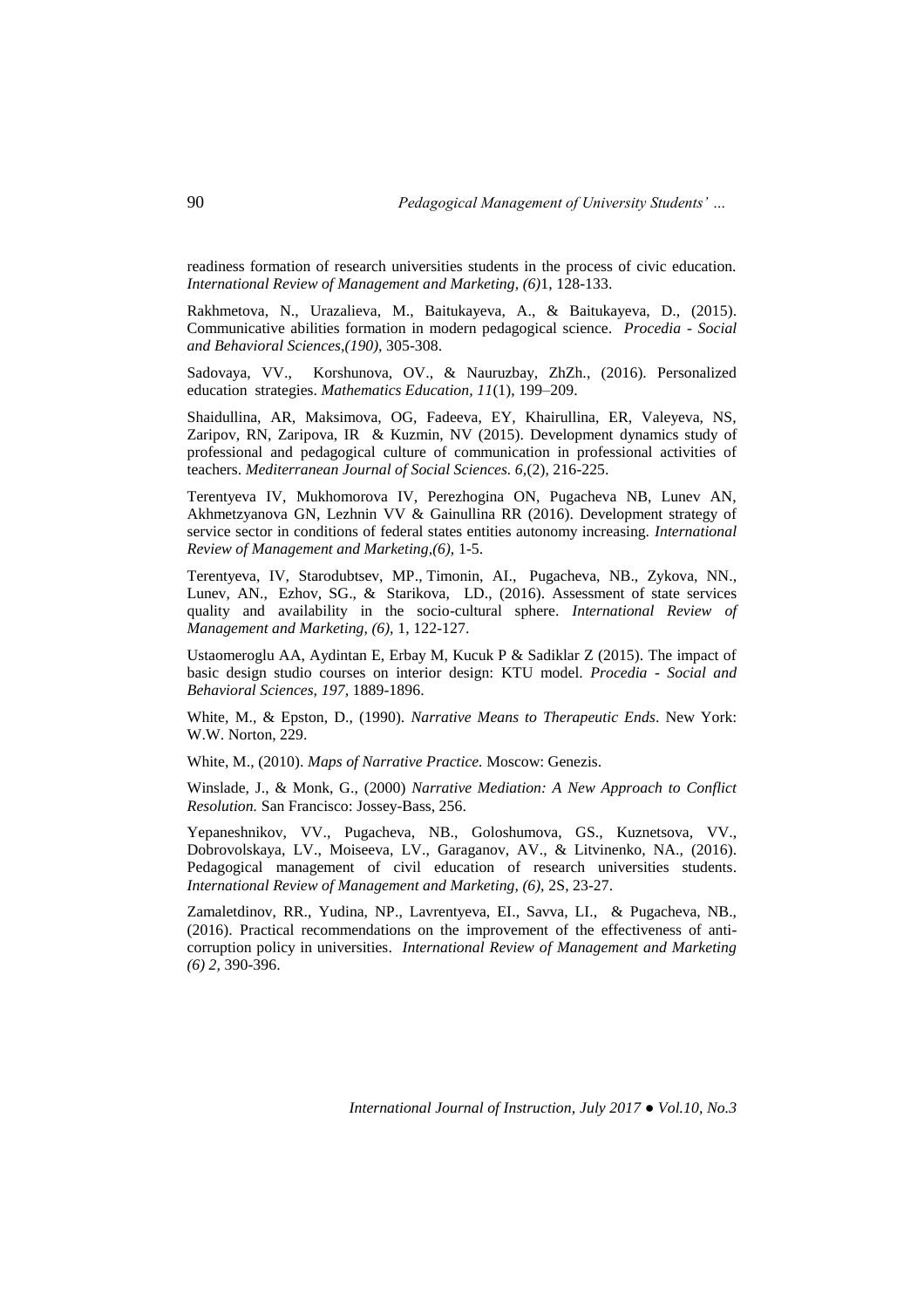#### **Turkish Abstract Üniversite Öğrencilerinin İletişim Becerilerinin Geliştirilmesinde Pedagojik Yönetim**

Sosyal etkileşim formları üniversite öğrencierinin iletişim becerilerinin geliştirilmesinin aciliyetini ve önemini vurgulamaktadır. Bu araştırmanın amacı, üniversite öğrencierinin iletişim becerilerinin geliştirilmesinde pedagojik yönetim becerilerinin özelliklerini ortaya çıkarmaktır. Araştırmada kullanılan öncelikli yaklaşım pedagojik yönetim sosyal, psikolojik uyum ve diğer insanlarla etkili iletişim kurmadaki başarı için yaratıcı koşullar oluşturma süreci olarak iletişim becerilerinin geliştirilmesini dikkate alan anlatı yaklaşımıdır. Araştırma sonuçları, pedagojik yönetim yöntemlerini ve bunların etkililik ölçütlerini tanımlamaktadır. Bulgular, insanları anlamanın, onları yeterli bir şekilde değerlendirmenin, empati kurmanın, anlamanın etkin işbirlikli düzenlemelerin ve beceri gelişiminin bireysel benliği koruduğunu göstermektedir.

Anahtar Kelimeler: pedagojik yönetim, anlatı yaklaşımı, eğitimin etkisi, üniversite, yüksek öğretim

#### **French Abstract Gestion Pédagogique du Développement de Capacité de Communication d'Étudiants Universitaires**

Le développement de formes d'interaction sociales souligne l'urgence et l'importance du sujet. Le but de l'étude est de découvrir les particularités de gestion pédagogique du développement de capacité de communication des étudiants universitaires. L'approche principale à la recherche était l'approche narrative qui permet de considérer la gestion pédagogique de développement de capacité de communication comme le processus de créer des conditions pour l'adaptation psychologique sociale réussie et l'interaction effective avec des autres personnes. Les résultats de recherche sont l'identification de méthodes pédagogiques de gestion et leurs critères d'efficacité. Les découvertes ont révélé l'arrangement de coopération actif et le développement de compétences : pour percevoir les gens, évaluez-les en juste proportion, sympathisez, comprenez; gardez l'état stable de l'individu soi.

Mots Clés: gestion pédagogique, approche narrative, impact d'enseignement université, enseignement supérieur

### **Arabic Abstract**

# **اإلدارة التربوية لتطوير قدرات طالب الجامعات في مجال اإلتصالت**

ويؤكد تطوير أشكال التفاعل االجتماعي على أهمية الموضوع وأهميته. والغرض من هذه الدراسة هو معرفة خصوصيات اإلدارة التربوية لتطوير قدرات طالب الجامعات في مجال اإلتصالت. وكان النهج الرئيسي للبحث هو النهج السرد الذي يسمح النظر في إدارة التربوية لتطوير القدرة على التواصل باعتبارها عملية لخلق الظروف للنجاح التكيف االجتماعي والتفاعل الفعال مع اآلخرين. نتائج البحث هي تحديد أساليب اإلدارة التربوية ومعايير فعاليتها. وكشفت النتائج عن ترتيبات تعاون نشطة وتنمية المهارات: إلدراك الناس، وتقييمها بشكل كاف، والتعاطف، وفهم؛ والحفاظ على حالة مستقرة من الذات الفردية.

الكلمات الرئيسية: اإلدارة التربوية، النهج السردى، تأثير التعليم، الجامعة، التعليم العالى

*International Journal of Instruction, July 2017 ● Vol.10, No.3*